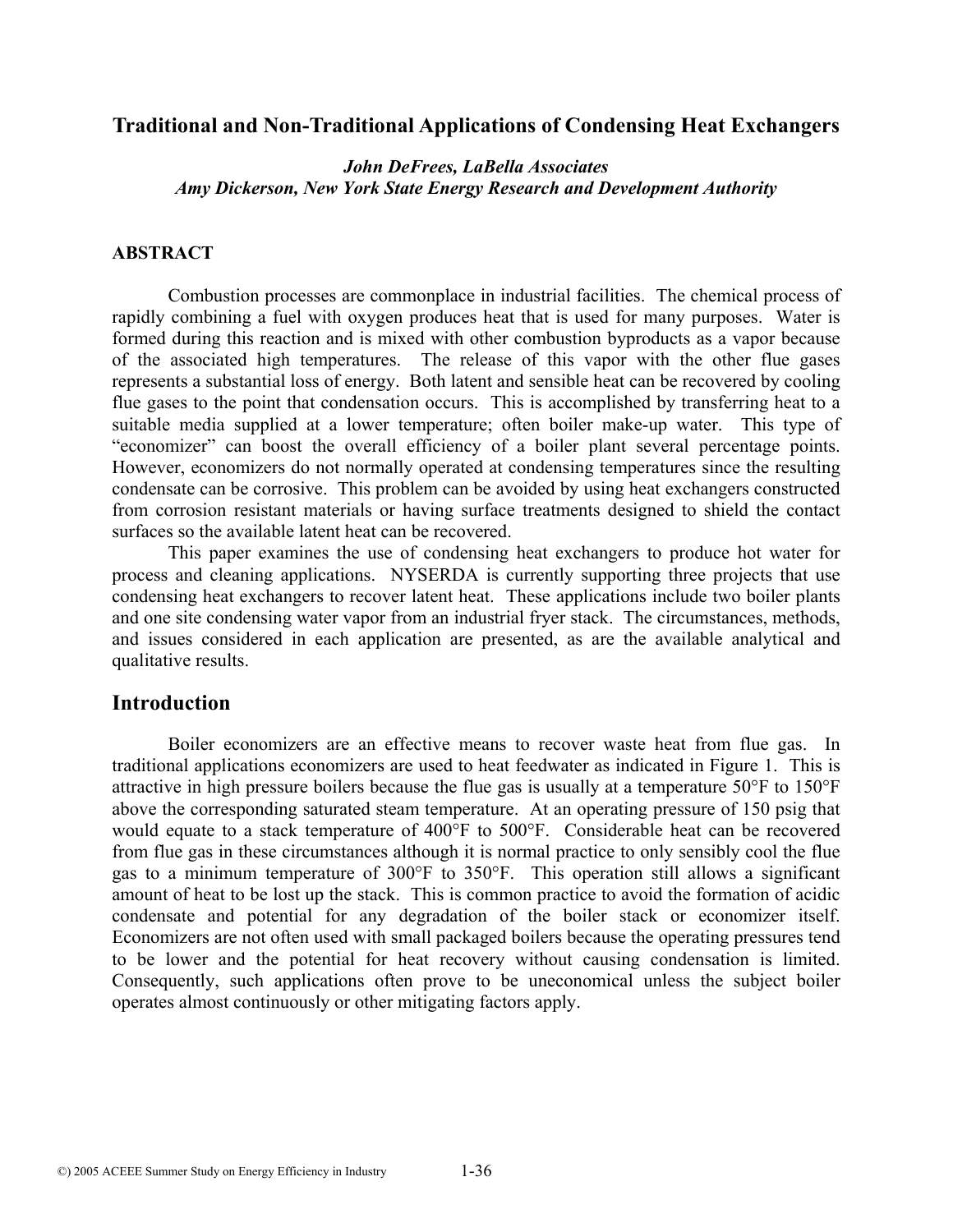

Condensing economizers can alleviate some of these shortcomings and find application with both large and small boilers. These heat exchangers allow both sensible and latent heat to be recovered from the effluent gases. Depending on the heat exchanger design, materials such as coatings or condensate dilution can be used to provide corrosion protection. This paper considers the use of Teflon® covered heat exchangers, Figure 2, in several different situations including a domestic hot water (DHW) heater and two process applications. Although the dew point of acids formed in the exhaust might be substantially higher, Figure 3 illustrates how the incipient dew point temperature of water vapor from flue gas varies with fuel choice and excess air. This occurs because of the reduced partial pressure the vapor exerts in the mixture of gases being vented. The water vapor condenses at a saturation temperature corresponding to its partial pressure in the mixture. Assuming ideal gas behavior, the partial pressure (and thus saturation temperature) can be estimated as;

#### **Equation 1.**

| $P_{H_2O} = \frac{V_{H_2O}}{V} \times P_{total}$ |                                                  |  |  |  |
|--------------------------------------------------|--------------------------------------------------|--|--|--|
| where,                                           | $P_{H2O}$ = Partial pressure of the water vapor  |  |  |  |
|                                                  | $P_{total}$ = Total pressure of the mixture      |  |  |  |
|                                                  | $V_{H2O}$ = Volume of water vapor in the mixture |  |  |  |
|                                                  | $V_{total}$ = Total volume of the mixture        |  |  |  |

As vapor is condensed the proportion of water vapor in the mixture decreases and the partial pressure is further depressed. Hence, recovering any significant portion of the available latent heat requires the cold media be at a temperature reasonably lower than the intended terminal temperature of the flue gas to take advantage of the condensing feature.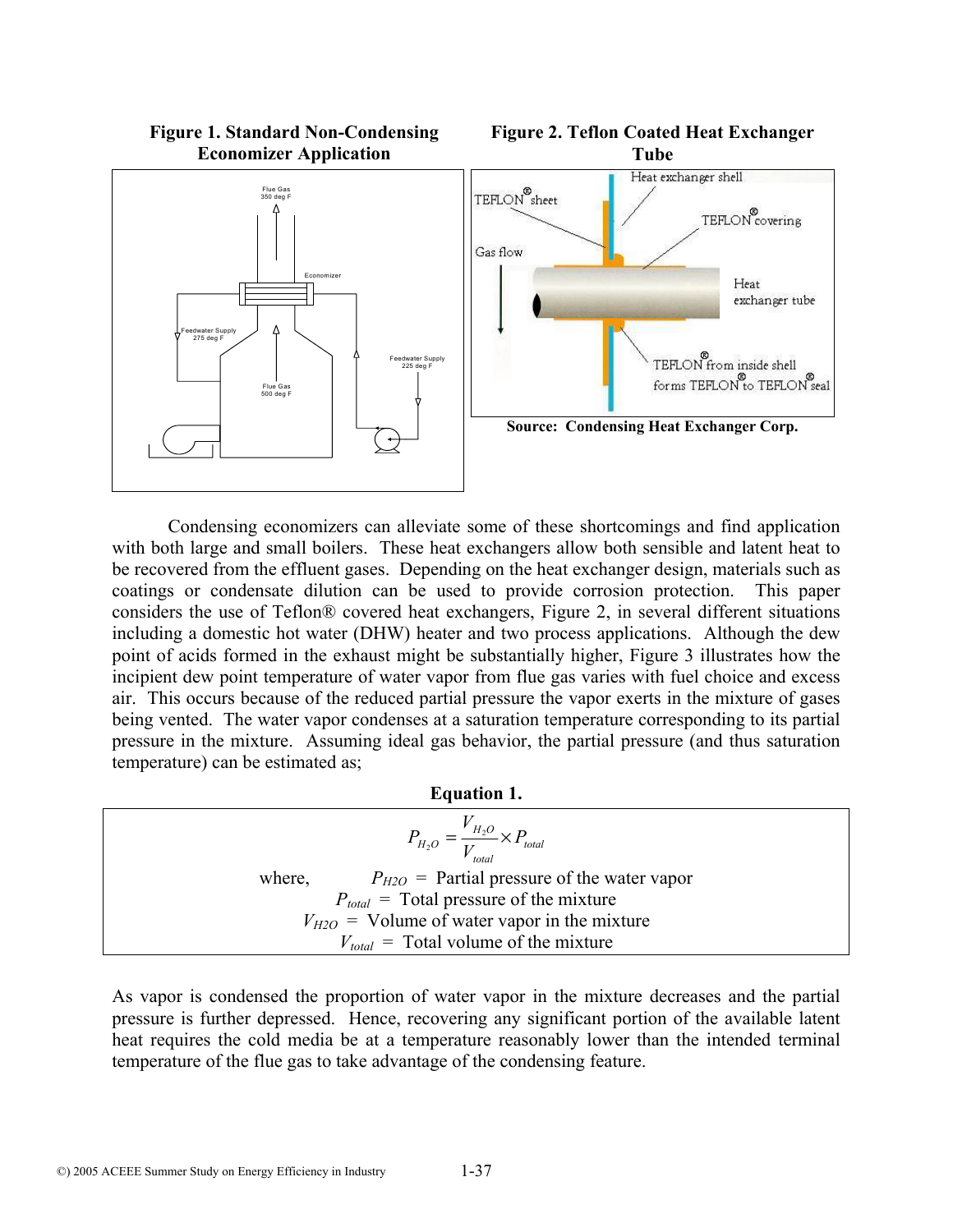Water is a natural byproduct of combustion resulting from the combination of oxygen in the supply air and hydrogen in the fuel. Consequently, the amount of water vapor and the potential for latent heat recovery varies with fuel type as indicated in Table 1. Additional moisture is entertained in the combustion air or can be transported in the fuel itself although the latter particularly should be at a minimum. Figure 4 shows the potential energy savings that result from condensing these vapors from the flue gas. If the characteristics of the heat sink allow the temperature of the flue gas to be reduced to the range suggested in Figure 4, boiler efficiency can be improved by 10 percent or more; the overall efficiency can exceed 90 percent.



**Table 1. Water Formation from Stoichiometric Combustion** 

|                     | <b>Stoichiometric Air</b> | <b>Water formed in Flue Gas Content from</b> |                  |
|---------------------|---------------------------|----------------------------------------------|------------------|
|                     | <b>Requirements</b>       | <b>Stoichiometric Combustion with Air</b>    |                  |
| <b>Constituents</b> | lb/lb Fuel                | lb/lb Fuel                                   | $ft^3/ft^3$ Fuel |
| Hydrogen            | 34.28                     | 8.94                                         |                  |
| Methane             | 17.24                     | 2.25                                         | $2.0\,$          |
| Propane             | 15.68                     | .63                                          | 4.U              |

**Source: 2001 ASHRAE Fundamentals Handbook** 

# **Case Study #1 – Fryer Operation**

A study was undertaken at a food processor to determine if waste heat from a fryer stack could be economically recovered to offset other thermal loads at the site. This was accomplished by studying select energy demands at the facility and using this information to conduct both performance and economic analyses of several alternative system configurations.

The facility uses high-pressure steam distributed from a central boiler plant to supply heat to the production lines for cooking various food products. Cooking oil for the in-house fryer is circulated through a steam heat exchanger to maintain the desired operating temperature. A combination of oil vapors, air and moisture driven off from the raw product is collected and exhausted from above the fryer vat. Moisture from the raw product is released as a vapor at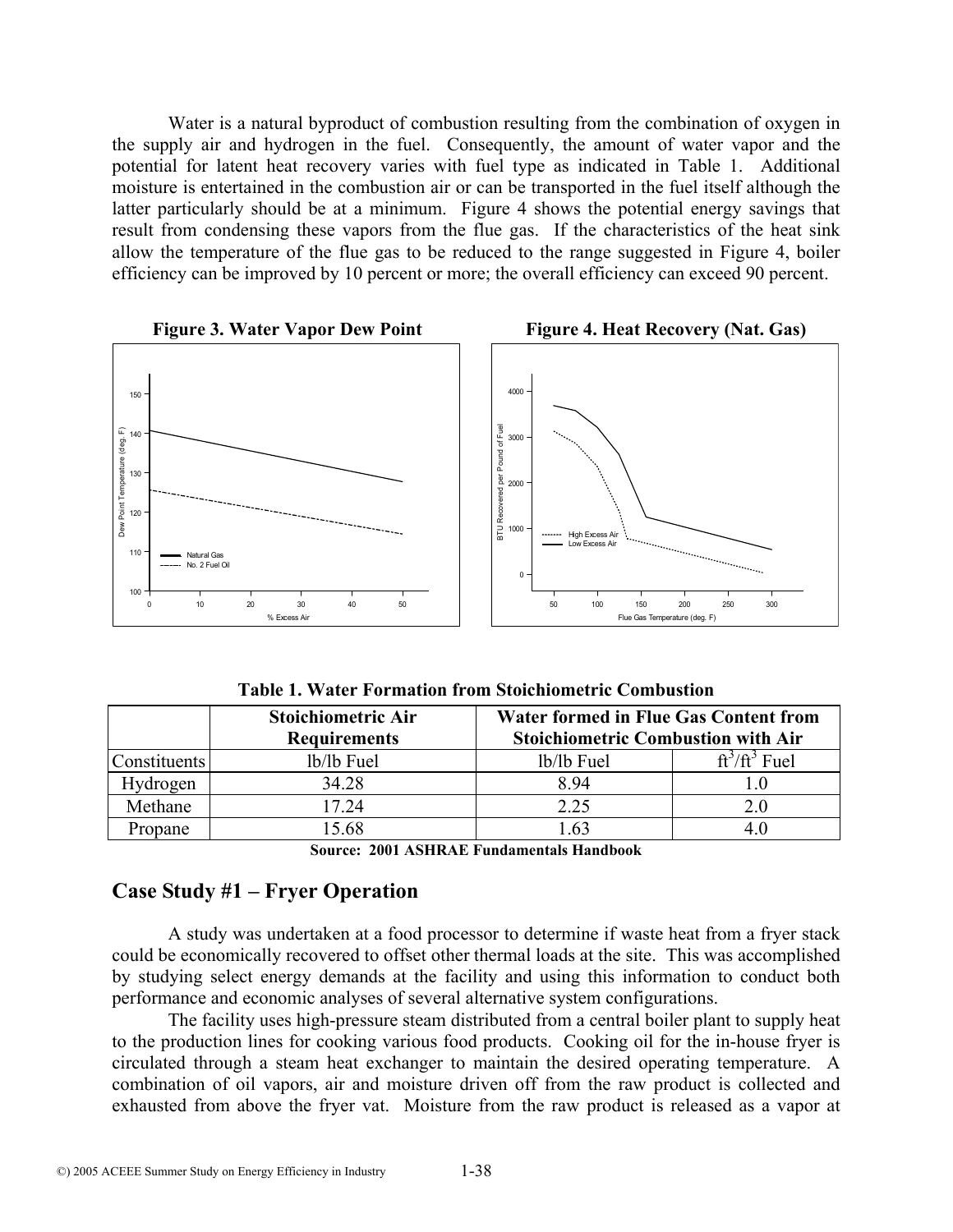atmospheric pressure and is the main component of the exhaust. Up to 30 percent of the exhaust volume consists of air that infiltrates from the open ends of the fryer. The air is evacuated along with the water vapor and traces of oil through ducted vents. Fans are used in the exhaust ducts to maintain a negative pressure inside the hood and induce the exhaust flow to the outdoors.

The exhaust that is produced by the fryer contains a significant amount of energy. An equivalent of approximately 17,000 pounds per hour of steam is normally released whenever the fryer is operating. Condensing this effluent would provide a significant opportunity for waste heat recovery. However, the quality of energy is low because the vapor is at atmospheric pressure and mixed with air; the vapor condensing temperature  $(\sim 180^\circ F)$  is depressed as predicted using Equation 1. Consequently, the recoverable heat can not be used to offset the load on the boiler plant directly. However, the energy can be diverted to other heat sinks in the facility including both process loads and to provide building space heating. Figure 5 describes the combined thermal load created by these heat sinks on a typical operating day.

A thermodynamic model of the proposed heat recovery system was developed to evaluate its performance based on a design similar to that shown in Figure 10. Since the availability of heat from the fryer and demand for the recovered energy was not always coincident, several variables were considered in the analysis, including:

- Timed availability of heat and coincident demand variations.
- Size of the primary heat exchanger (5, 10 or 17 million BTUH).
- Size of the thermal reservoir used to store hot water (0 to 150,000 gallons).
- Performance with and without the inclusion of the space heat load.
- Performance with and without the inclusion of some of the process loads







The results of the simulations were compiled in a series of plots similar to that shown in Figure 6. The results proved to be insensitive to the size of the thermal storage and capacity of the heat exchanger beyond 10 million BTUH.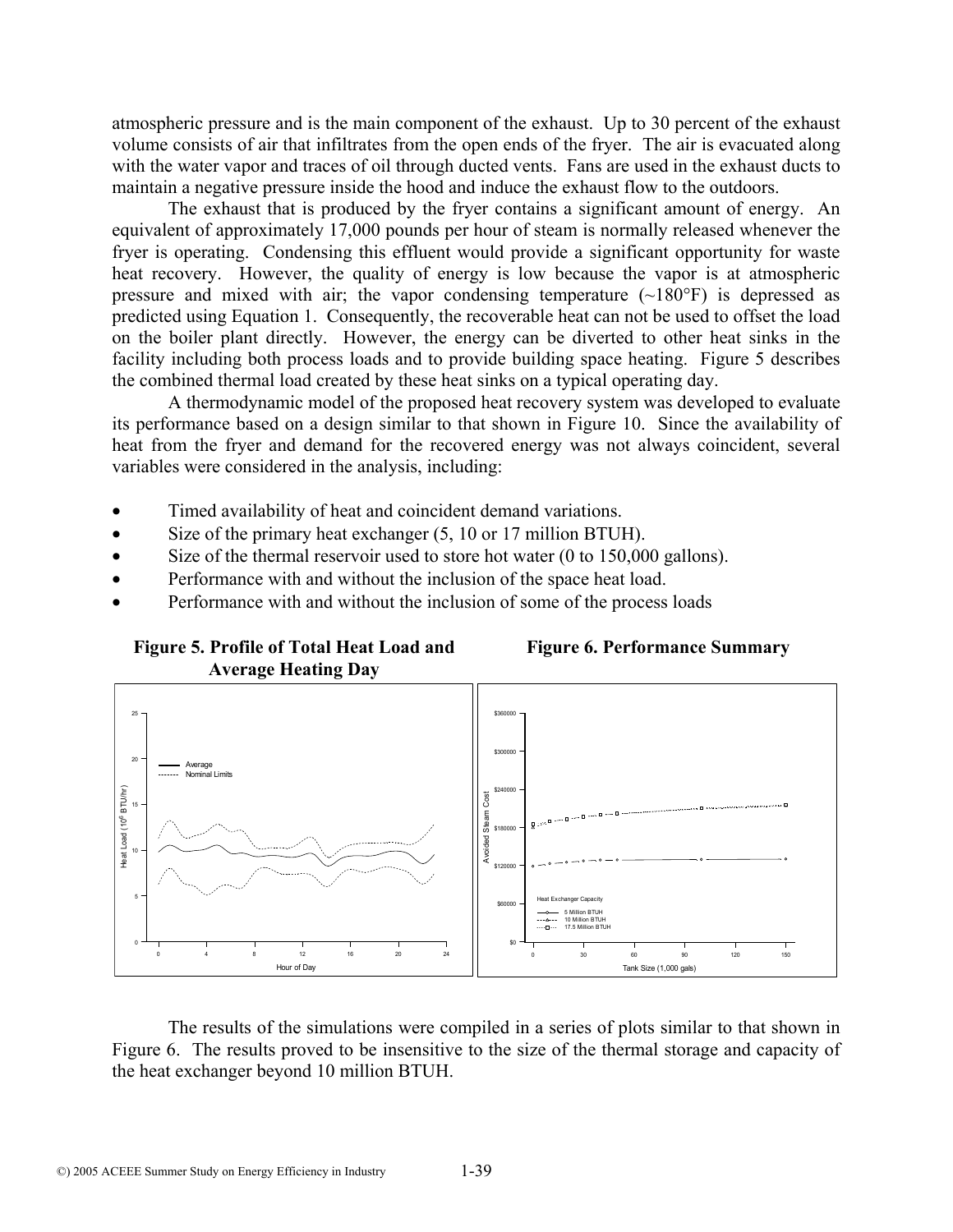The complexity and extensive piping required for the implementation of the project required a detailed budget estimate be developed rather than depending on estimating guides or simplified rules of thumb to derive the project cost. This information was provided by an outside contractor as presented in Table 2. Gross thermal savings equivalent to approximately \$190,000 in fuel costs were expected as indicated in Figure 6. Net savings of \$175,000 and a payback of 7.1 years were projected after allowing for the increased consumption of electricity due to the added parasitic loads and cost of maintenance likely to be incurred.

| <b>Cost Category</b>                         | <b>Reported</b><br>Cost | $25 -$                                                           |
|----------------------------------------------|-------------------------|------------------------------------------------------------------|
| <b>Engineering and Design</b>                | \$110,000               |                                                                  |
| Major Equipment Purchases                    | \$500,000               | 21                                                               |
| <b>Instruments and Controls</b>              | \$160,000               |                                                                  |
| <b>Equipment Fabrication and</b><br>Assembly | \$70,000                | Projected IRR $(^{\circ}\%)$<br>$\vec{\omega}$<br>$\vec{\omega}$ |
| Rigging and On-Site Assembly                 | \$50,000                |                                                                  |
| <b>Mechanical Construction</b>               | \$100,000               | $\frac{0}{P}$                                                    |
| Piping Construction                          | \$200,000               | $9 -$                                                            |
| <b>Electrical Construction</b>               | \$40,000                |                                                                  |
| Start-up and Commissioning                   | \$20,000                | 500                                                              |
| <b>Total Cost</b>                            | \$1,250,000             |                                                                  |







The economic data was also used to calculate a projected internal rate of return (IRR). Inputs describing the project cost and expected annual savings were changed to test the sensitivity of the IRR in various scenarios against a base case depicting the existing facility and operations. Figure 7 documents the sensitivity of the IRR over a large range of implementation costs. The three curves included in Figure 7 represent different levels of boiler plant efficiency; a base case of 75 percent and extremes of 70 and 80 percent were used. As would be expected, a lower efficiency tends to accelerate the economic return while an assumed increase in efficiency would have the opposite effect. Within about 20 percent of the projected cost the IRR varies by only about 2 percentage points over the 10 percent difference in plant efficiency shown in Figure 7. However, a 20 percent reduction in the project cost from the base case would yield a 35 to 40 percent increase in the IRR regardless of the assumed plant efficiency; the equivalent of reducing the simple payback by 1.5 years.

## **Case Study #2 – Dairy DHW Production**

It was proposed in this application that heat recovered from boiler flue gas be used to offset the thermal demand associated with the consumption of DHW used for cleaning purposes. Fresh water is supplied to the site by the local water authority at an incoming temperature of 40 to 60ºF before heating for distribution throughout the plant. The demand for hot water is nearly continuous. These characteristics make the DHW system an attractive heat sink despite the flue gas being at a comparatively low temperature (~325°F).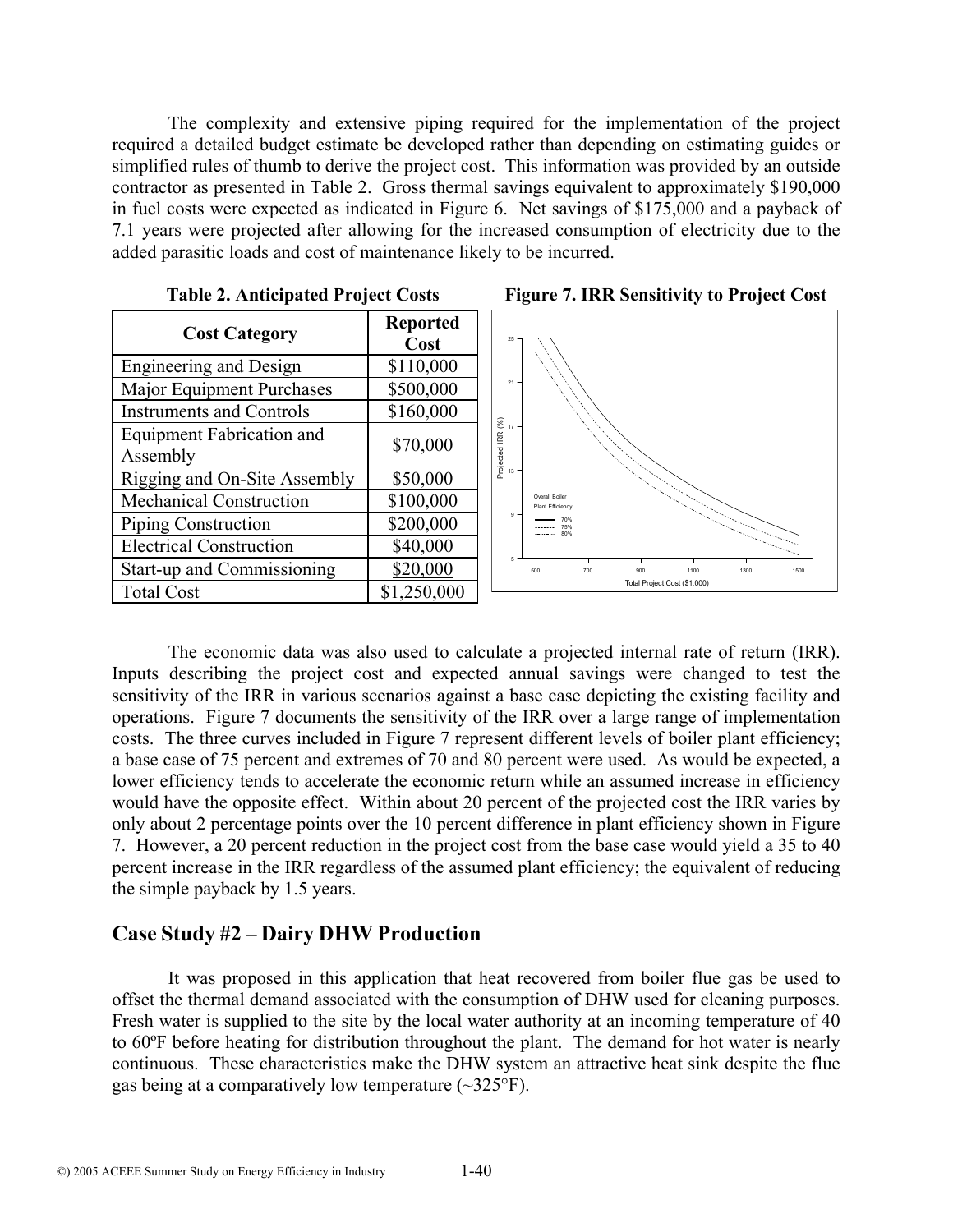Short term field monitoring was conducted to develop data on the DHW consumption and service requirements. Specifically, the incoming cold water temperature, hot water supply temperature and coincident steam consumption were measured over a period of one week (a normal cycle of activity at the plant). This data was subsequently used in an energy balance to calculate the amount of DHW that was consumed during the corresponding interval. Figure 8 shows the average water temperature data by time of day at both the inlet and outlet of the existing steam hot water heater. The cold inlet temperature proved to be stable although there was some variation in the outlet water temperature as illustrated in Figure 8. The supply water temperature averaged about 125ºF.



Figure 9 shows the estimated rate of flow derived from the field measurements. Based on these calculations the flow averaged approximately 20 gpm throughout the period and peaked at over 50 gpm. It was assumed the average flow rate was representative of daily requirements at the plant and was used subsequently to project the consumption and heating requirements on a monthly basis as indicated in Table 3.

Ideally, hourly profiles or data of even shorter duration would be available to analyze the performance of a condensing economizer. Insufficient data was available in this application particularly on the water side. Consequently, the analysis was completed using average results in the form shown in Figure 9. A heat exchanger designed for the averaged conditions was subsequently specified but having the capacity to meet the required DHW loads within the limits denoted in Figures 8 and 9. Hence, energy and fuel savings equivalent to those reported in Table 3 should be realized.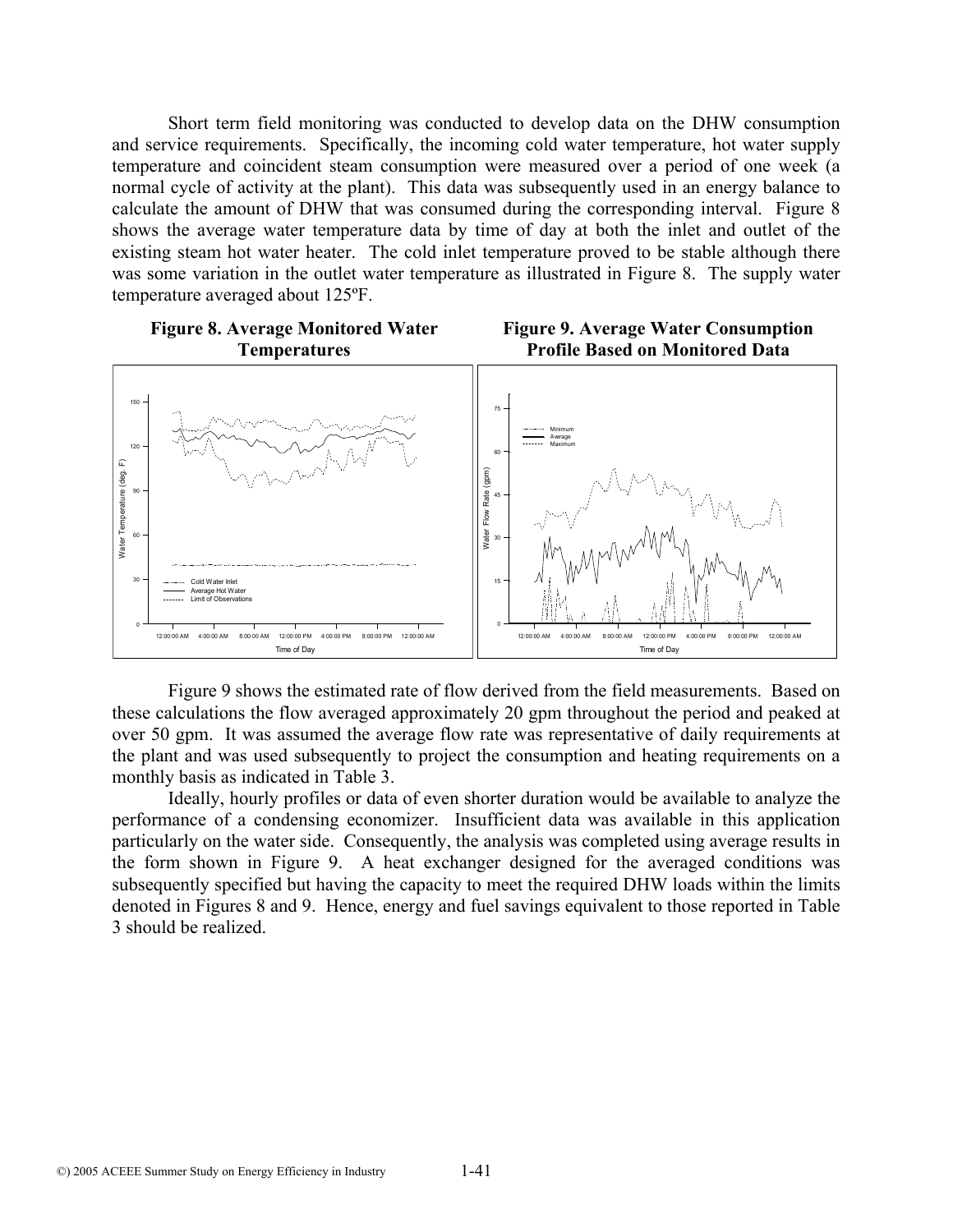| <b>Month</b> | <b>Supply Water</b><br>Temp. (°F) | Req'd. Heat<br>$(10^6$ BTU) | Fuel<br>Cost <sup>1</sup> |
|--------------|-----------------------------------|-----------------------------|---------------------------|
| January      | 40                                | 630                         | \$6,320                   |
| February     | 41                                | 570                         | \$5,710                   |
| March        | 45                                | 630                         | \$6,320                   |
| April        | 51                                | 610                         | \$6,120                   |
| May          | 55                                | 630                         | \$6,320                   |
| June         | 58                                | 610                         | \$6,120                   |
| July         | 60                                | 630                         | \$6,320                   |
| August       | 59                                | 630                         | \$6,320                   |
| September    | 57                                | 610                         | \$6,120                   |
| October      | 52                                | 630                         | \$6,320                   |
| November     | 48                                | 610                         | \$6,120                   |
| December     | 43                                | 630                         | \$6,320                   |
| Avg./Total   | 51                                | 7,440                       | \$74,410                  |

**Table 3. Estimated DHW Consumption and Fuel Cost** 

**Note: 1. Calculated cost based on 80% boiler efficiency & fuel at \$8.00/10<sup>6</sup> BTU** 

Figure 10 shows a schematic of the proposed heat recovery system. As indicated, the existing boiler stack will be modified to accommodate the heat recovery system. These changes can be designed so as not to interfere with the boiler operation in the event a fault occurs. A storage tank was included in the system to provide some buffer capacity. Cold make-up water will be introduced at the bottom of the tank and hot water would be drawn off the top before passing through a steam heater that will boost the water temperature if insufficient heat is recovered from the flue gas or a sudden draw depletes the reservoir. The water temperature in the storage tank will provide the control point for the flow through the stack heat exchanger. In response to the reservoir temperature more or less water will be circulated through the exchanger. As the water temperature in the tank decreases, more water would be forced through the heat exchanger and diverted to the load. As the demand for hot water moderates, more of the water heated by the flue gas will be returned to the tank until the set-point temperature  $(\sim 125^{\circ}F)$ is restored. In the event there is no demand for hot water and the reservoir is fully heated the damper controls will respond by closing the bypass and discharge flue gas normally.

 Maintenance related to the operation of the economizer is expected to be minimal and generally account for no more than 2 to 3 man-weeks per year; the equivalent of about \$4,000 to \$6,000 in additional labor costs. Allowing for 95 percent availability on the primary boiler and the cost of electricity required for the parasitic loads, annual savings of about \$62,000 are expected. A simple payback of two years should result from these savings based on the projected costs reported in Table 4.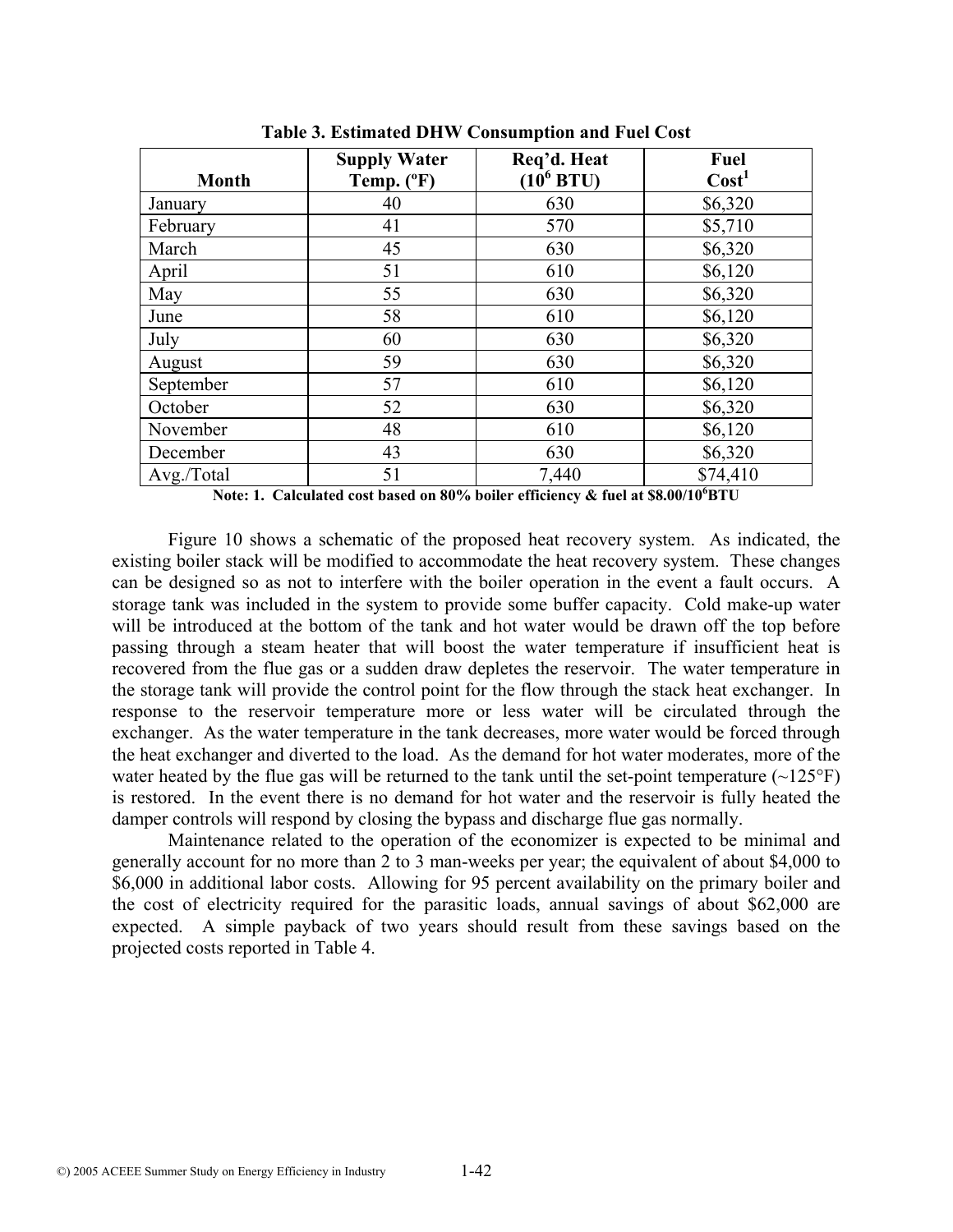

**Figure 10. Equipment Configuration & Piping for Economizer Application** 

| <b>Description by</b><br><b>Subsystem or Task</b> | <b>Estimated</b><br><b>Installed</b><br>Cost |
|---------------------------------------------------|----------------------------------------------|
| Demolition                                        | \$2,500                                      |
| <b>CHX Heat Recovery</b><br>Unit                  | \$69,000                                     |
| Installation of CHX<br>unit                       | \$11,130                                     |
| Water supply to tank                              | \$2,930                                      |

CHX circulating loop  $\Big|$  \$23,950

Steam heater 1 \$14,470 Estimated Total Cost | \$121,480

**Table 4. Estimated Installed Cost** 

### **Case Study 3 – Cascade Configuration**

Anheuser-Busch, Inc. in Baldwinsville, NY operates four steam boilers that are individually rated at 100,000 pph. Each boiler has a standard stack economizer which is utilized for pre-heating boiler feed water as indicated in Figure 11 and is configured to fire on natural gas, #6 fuel oil or biogas. A common breeching connects all the boilers to a single stack that incorporates a condensing heat exchanger designed to recover both sensible heat as well as a portion of the latent heat available in the combined flue gases.

The installation of Anheuser-Busch's condensing unit dates to 1987. In its original configuration water for plant processes and cleaning was heated directly in the condensing economizer. However, soon after the heat exchanger was installed water side corrosion started to appear on the inside surface of the tubes. This was caused by solid precipitants from the water which was drawn from a nearby lake. This fouling created an uneven temperature distribution along the tubes or "hot spots" that ultimately lead to the degradation of the material and loss of heat exchanger effectiveness. Anheuser-Busch subsequently reconfigured the system to correct this problem. As indicated in Figure 11, the new condensing unit was isolated from the lake water by using a closed-loop, plate-and-frame heat exchanger. This closed loop system allowed the water quality to be controlled in order to prevent water side corrosion from developing on the new condensing heat exchanger.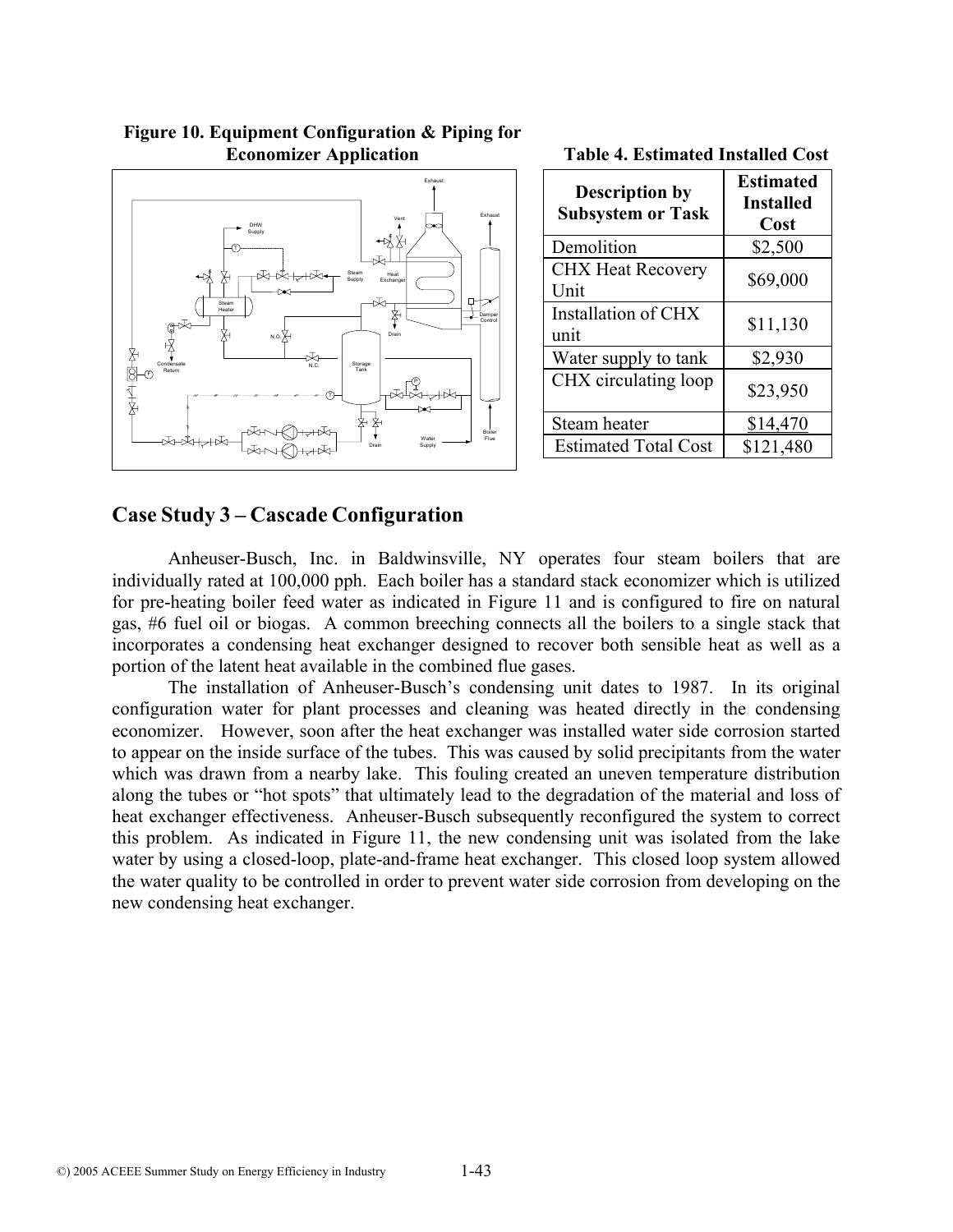When the system was still in its original configuration Anheuser-Busch was incurring high maintenance costs and the heat exchanger was only operating at 40 percent of its rated capacity. Anheuser-Busch currently operates almost continuously (~8,000 hours per year) and with the new system configuration the annual fuel consumption has been reduced by about 6 percent. Heat recovery from the flue gases averages 14.6 MMBTUH of which about 8.7 MMBTUH is recovered by sensible cooling the flue gases and 5.9 MMBTUH is recovered as latent heat. This boiler arrangement with standard stack economizers and a condensing heat exchanger improves the boiler fuel to steam efficiency to approximately 95 percent.



**Figure 11. Boiler Plant Schematic**

#### **Conclusions and Comments**

Recovery of latent heat from flue gas or other effluents containing moisture can substantially boost operating efficiencies. However, taking full advantage of the features of a condensing economizer requires that an adequate low temperature heat sink exist. This is aggravated by the continuous depression of the partial pressure and corresponding saturation temperature as the fraction of water vapor in the total flow is reduced as condensation occurs. It is impossible to recover all of the latent heat available in any effluent vapor. The extent to which this is accomplished depends on the characteristics of the targeted heat sink, other technical factors and economic requirements.

Greater benefits can be achieved if thermal loads other than traditional feedwater heating can be identified. Production of hot water for process or cleaning purposes is a prime example. Fresh make-up water is supplied to most facilities at temperatures that might range from 40°F to